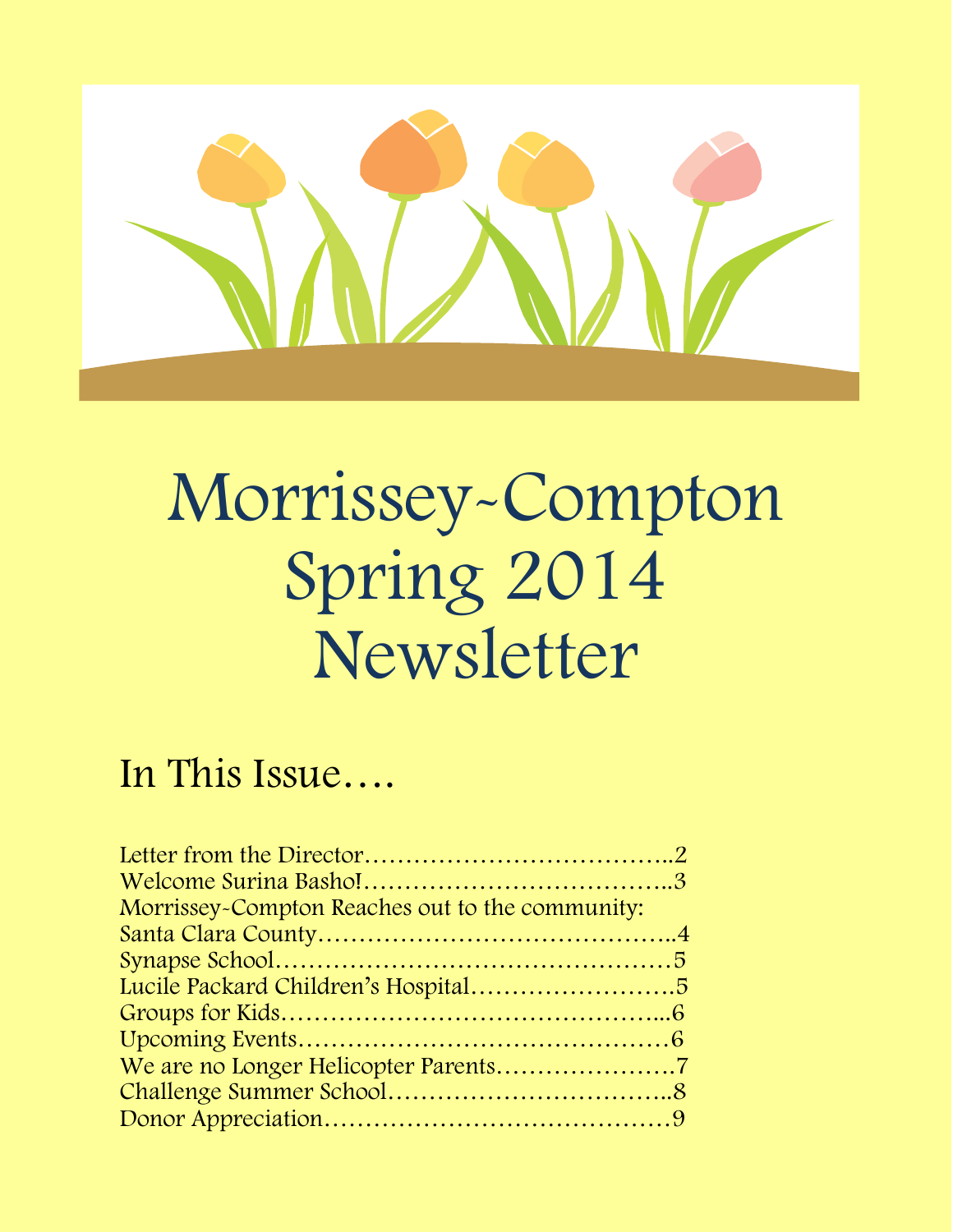## A Letter from the Director

Dear Friends of Morrissey-Compton,<br>Melsons the our Orginal Naughtten, 2012 around to be

Welcome to our Spring Newsletter. 2013 proved to be a very successful year for us and we are anticipating 2014 to be an exciting and successful one as well. As many of you know, our main office in Palo Alto will be moving to a new location due to the planned demolition of the 2555 Park Blvd building that has been our home for approximately 30 years. We do not have a new location secured yet, but we are actively searching. We will keep you informed of our relocation plans. In the meantime, we continue to provide our full range of services including diagnostic evaluations, educational therapy, psychotherapy, group therapy, parent education, and consultations, as well as our  $\frac{1}{2}$  summer school program – Challenge School, our 33<sup>rd</sup> year of operation!

We continue to grow at Morrissey-Compton. During the past few months, we've added some new staff members to broaden our services and improve our fund development program. Dr. Surina Basho, an expert in the area of executive functioning, has joined our staff as an educational therapist and Director of Research to build our services for students with executive functioning challenges, as well as to establish a cognitivebehavioral research program at our center. We are also pleased to welcome Lyn Balistreri as our new Director of Fund Development. She brings to Morrissey-Compton a wealth of experience in this area and we are excited to have her on staff to help us with fundraising activities.

As a community-based clinic, we strive to build collaborative relationships with local organizations, schools, and institutions. This edition details some of the relationships we have established with Packard Children's Hospital, Synapse School, and Santa Clara County's Project YEA ("Youth Education Advocates") in their Educational Rights Project in collaboration with LACY (Legal Advocates for Children and Youth). We are very proud of these partnerships that provide opportunities to broaden our reach in serving families on the Peninsula.

We are also committed to regularly evaluating and developing new services to benefit students. One such program is Interactive Metronome, a tool used by Dr. Raymond Jones, an educational therapist on our staff, in his work with students. In this edition, Dr. Jones describes a success story using this intervention. Look to our future newsletters for other exciting programs that are currently in the planning stages.

We are very grateful to our supporters who allow us to continue our mission of enabling children and adults with other school related difficulties to achieve their goals by providing the highest quality diagnostic and intervention services in a supportive environment. We thank you for your support!

### Connect with Morrissey-Compton Connect with Morrissey-Compton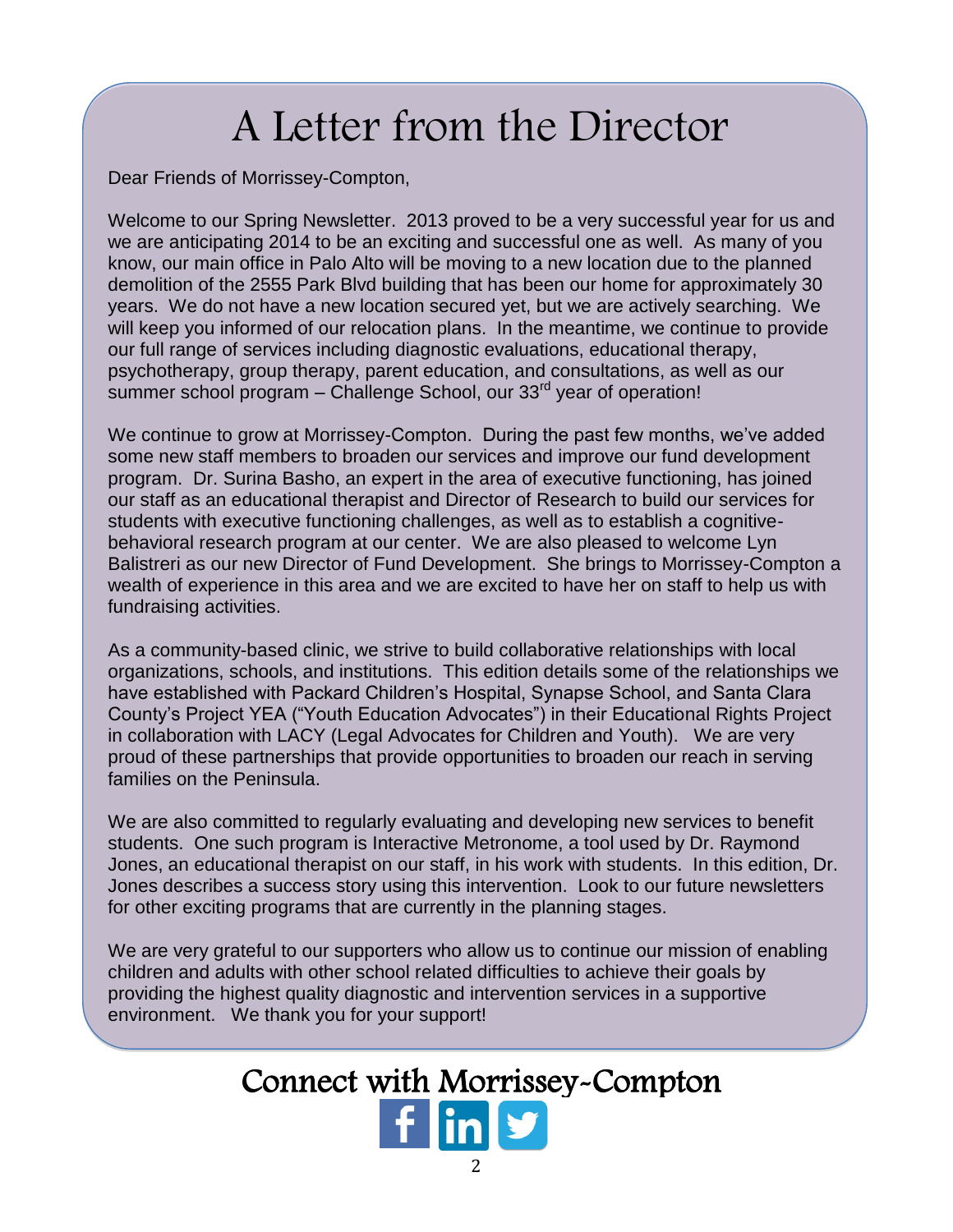### Welcome Dr. Surina Basho!

Morrissey-Compton Educational Center is proud to welcome Surina Basho, Ph.D. to our staff. Dr. Basho earned her Ph.D. in Child Development from Tufts University, where she focused on cognitive neuroscience (studying reading in the brain at MIT/MGH) and learning differences (executive function, working memory and dyslexia) in children. While obtaining her PhD, Dr. Basho worked with renowned executive function expert, Dr. Lynn Meltzer, conducting neuropsychological assessments, individualized intervention for students, and research in the classroom. She also co-authored a chapter with Dr. Meltzer in the book, "Executive function in the classroom:

Fostering strategic mindsets across the grades and content areas," (2010). As part of the Mind, Brain, Education Summer Institute at Harvard University, Dr. Basho instructed diverse groups of professionals (i.e., teachers, principals, neuropsychologists, and researchers) in how cognitive neuroscience and education can inform one another. Most recently, Dr. Basho was a researcher with Challenge Success at Stanford University where she evaluated school reform programs to reduce stress, improve academic integrity, and increase health/well-being in students.

As Director of Research at Morrissey-Compton Educational Center, Dr. Basho plans to build a research program around executive function (EF) and learning disabilities. She will first focus on the interactions and relationships among AD/HD, learning disabilities and EF. In the educational field, Dr. Basho will continue to build professional development workshops for teachers on how to inte-

Surina Basho, Ph.D. to for all students. In addition, she will<br>no earned her Ph.D. in for provide executive function parent equal grate executive function into the classroom provide executive function parent education talks to help parents better understand executive function and how it impacts their child. Finally, Dr. Basho will continue to work one-on-one with students who struggle with executive function to help them create and use learning strategies that work for them.

> In the near future, Dr. Basho hopes to train other educational therapists, learning specialists, and tutors in how to support students with executive function deficits. She also plans to build specific workshops targeted to students that struggle with various aspects of executive function.

If you would like to:

-Participate in research to help us gain a better understanding of executive function -Have Dr. Basho come to your school to provide a professional development workshop in executive function -Come to a parent education workshop in executive function

Please contact Dr. Surina Basho at [surina.basho@gmail.com.](mailto:surina.basho@gmail.com)



and and a<br><mark>notation</mark>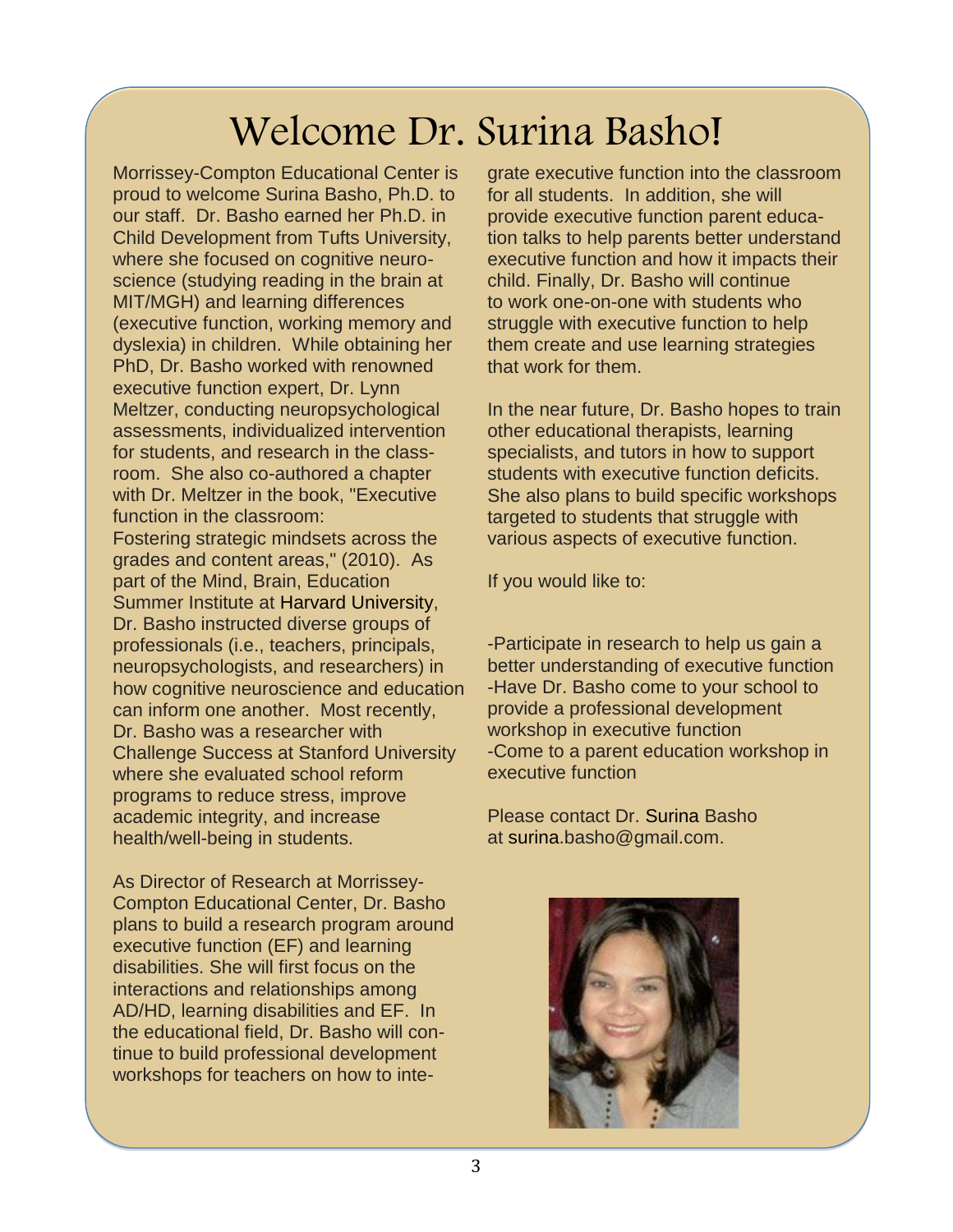### Morrissey-Compton Reaches Out to the Community

Morrissey-Compton Educational Center is honored to be directly involved with educational endeavors in our community. Here is a snapshot of some of our work, ranging from advocating on behalf foster youth, to working with hospital staff to evaluate students with developmental delays, to helping teachers develop individualized instruction for their students.

#### **Juvenile Probation**<br> **Juvenile Probation** endeavors in our community. Here is a snapshot of some of our work, ranging from ad-Santa Clara County: Department of Family and Children Services &

In accordance with Morrissey-Compton's belief guardians, and substitute care providers to that every child should have access to our Compton staff serves as educational consultants with appropriate tutors. By supporting and expertise and advocacy regardless of their background or financial situation, Morrisseyto Project YEA. This project ensures that dependents and wards of the Juvenile Court are enrolled in and attending school, and receiving an appropriate educational program. In consulting with social workers, probation officers, caregivers, parents, and educational attorneys from Legal Advocates For Children and Youth (LACY), this mission is accomplished in the following ways. Sharing their years of diagnostic and classroom experience, our educational consultants train and assist social workers, probation officers and stakeholders on children's educational issues. This year we provided a training course about Learning Disabilities, ADHD, Emotional Disturbance, Individualized Education Plans, and 504 Plans to over thirty probation officers, members of the District Attorney's Office, and Juvenile Court judges.

Through our weekly consultations and reviews of school records and student histories we ensure that children with special needs are identified and assessed for disabilities and provided with appropriate services and educational placements. When needed, our staff will attend IEP and 504 meetings to ensure appropriate service delivery. We empower parents,

guardians, and substitute care providers to advocate on behalf of children. We do this not only by securing appropriate services within the school setting, but also by matching dependents with appropriate tutors. By supporting and promoting the educational initiatives of the Santa Clara County Juvenile Court, Department of Family and Children's Services, and Juvenile Probation Department, Morrissey-Compton is able to make a difference in the lives of hundreds of children each year. We are honored to be part of such an important project.

-- Ashley K. Koedel, M.A.

*Ashley is an educational consultant with Project YEA! She also conducts assessments, provides educational therapy, and teaches at Challenge Summer School.*

#### Synapse School

Morrissey-Compton Educational Center provides educational and mental health/behavior consultative services to Synapse School, an independent elementary and middle school in Menlo Park. We work directly with educators and students to enhance their understanding of learning differences. The teachers at Synapse are highly invested with creating a personalized educational plan for each student, so there are opportunities for our staff to share insight about specific ways to support bright kids with learning differences. Our staff also helps to organize student data from assessments and class records

of their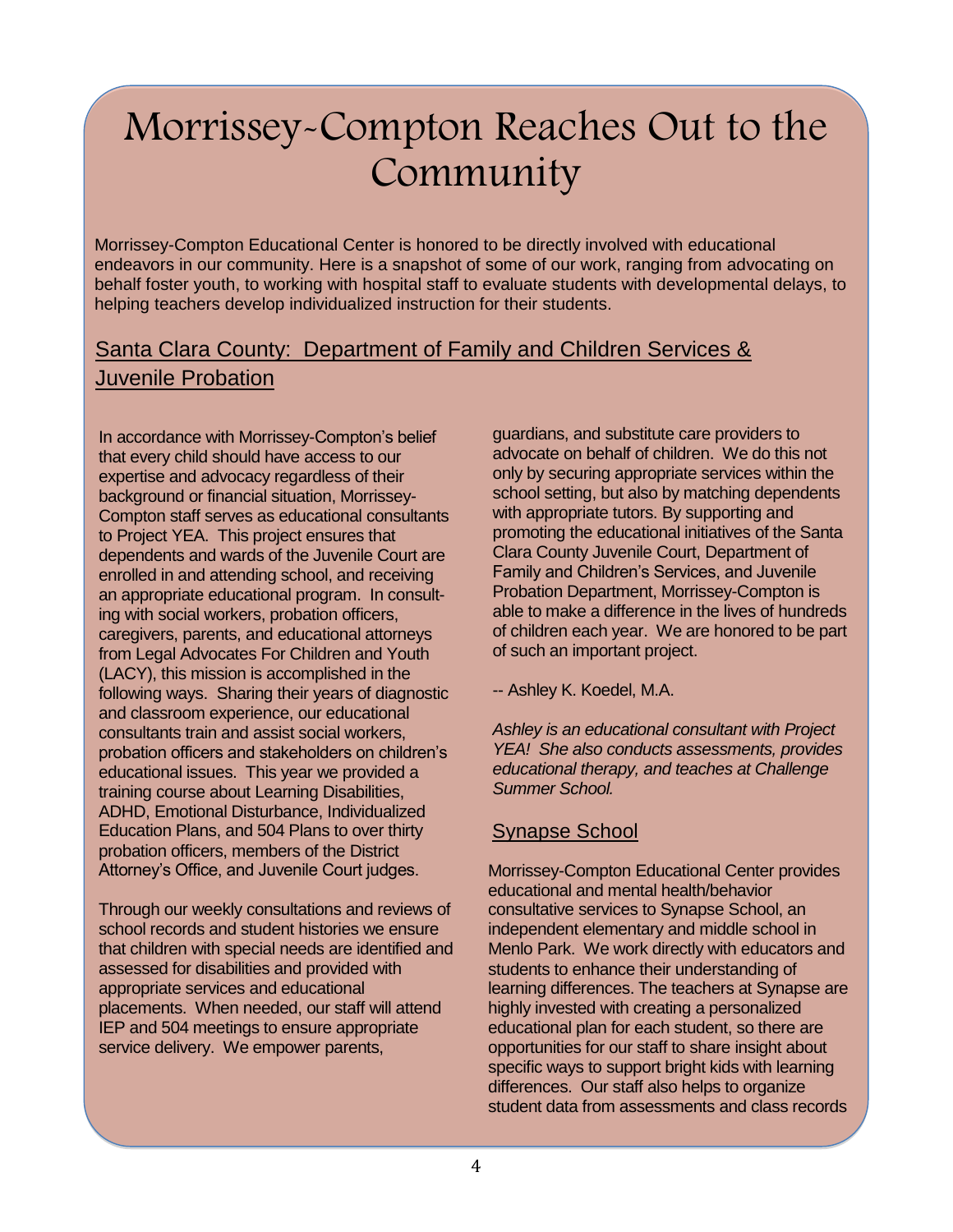so that teachers can better access where kids are functioning as individuals within a larger class group. Synapse is a very special school, and we are excited to make a direct contribution.

--Priya Tjerandsen, M.A.

*In addition to offering consultative support to Synapse, Priya conducts assessments and* 

#### Lucile Packard Children's Hospital

In addition to their roles at Morrissey-Compton, two of our staff psychologists, Dr. John Brentar and Dr. Heather Taylor, work one morning a week in the Developmental and Behavioral Pediatrics Clinic at Lucile Packard Children's Hospital (LPCH) at Stanford. Dr. Brentar and Dr. Taylor work as part of an interdisciplinary team consisting of developmental-behavioral pediatricians, psychologists, nurses, and other professionals who provide developmental and behavioral health care for children. In the Developmental Consultation Service, the clinic team conducts evaluations for children with, or at risk for, developmental disorders, delays, or other disabilities. Children seen in the Consultation Service range in age from infants to adolescents. The patient population includes children born prematurely, children with complex medical histories or chronic illnesses, and children with developmental delays, learning disabilities, attention deficit hyperactivity disorders and/or autism spectrum disorders.

Dr. Taylor also works one morning a week in the Neonatal High Risk Infant Follow-up Program at the hospital. She conducts cognitive and developmental testing on infants and toddlers born at risk for developmental problems due to prematurity or other medical complications during the neonatal period. These children are evaluated in the clinic at regular intervals from birth through around the age of three to monitor their growth and development. At each visit, the children receive individualized developmental assessment and parents are provided with support and information to enhance their child's progress. If necessary, appropriate referrals are

facilitated to community agencies and early intervention programs.

Synapse school

The philosophy of the LPCH Developmental and Behavioral Pediatrics Clinic is to provide familycentered care in every clinical encounter. The population is highly diverse and it is not uncommon for an evaluation to be conducted with the aid of an interpreter. Many families travel long distances in order to be seen at the clinic due to the lack of such specialized care in their surrounding area. In addition to helping families obtain the appropriate medical and psychological treatment, the clinic also assists families in obtaining social support and advocacy services.

Working in the hospital has its own unique set of challenges. In order to maximize the number of children seen, and because many families travel such long distances to the clinic, evaluations often take place over the course of one morning, as opposed to a more in-depth assessment conducted over several weeks, such as is typically done at Morrissey-Compton. However, the reality is that the majority of the patients seen at in the clinic at LPCH would not be able to access such services elsewhere. It is extremely satisfying to be part of a team that is able to provide a critical service to families of children in need.

--Heather Taylor, Ph.D.

*In addition to her work at LPCH, Dr. Taylor conducts assessments and provides therapy at Morrissey-Compton Educational Center.*

and Behavioral Pediatrics Clinic at Lucile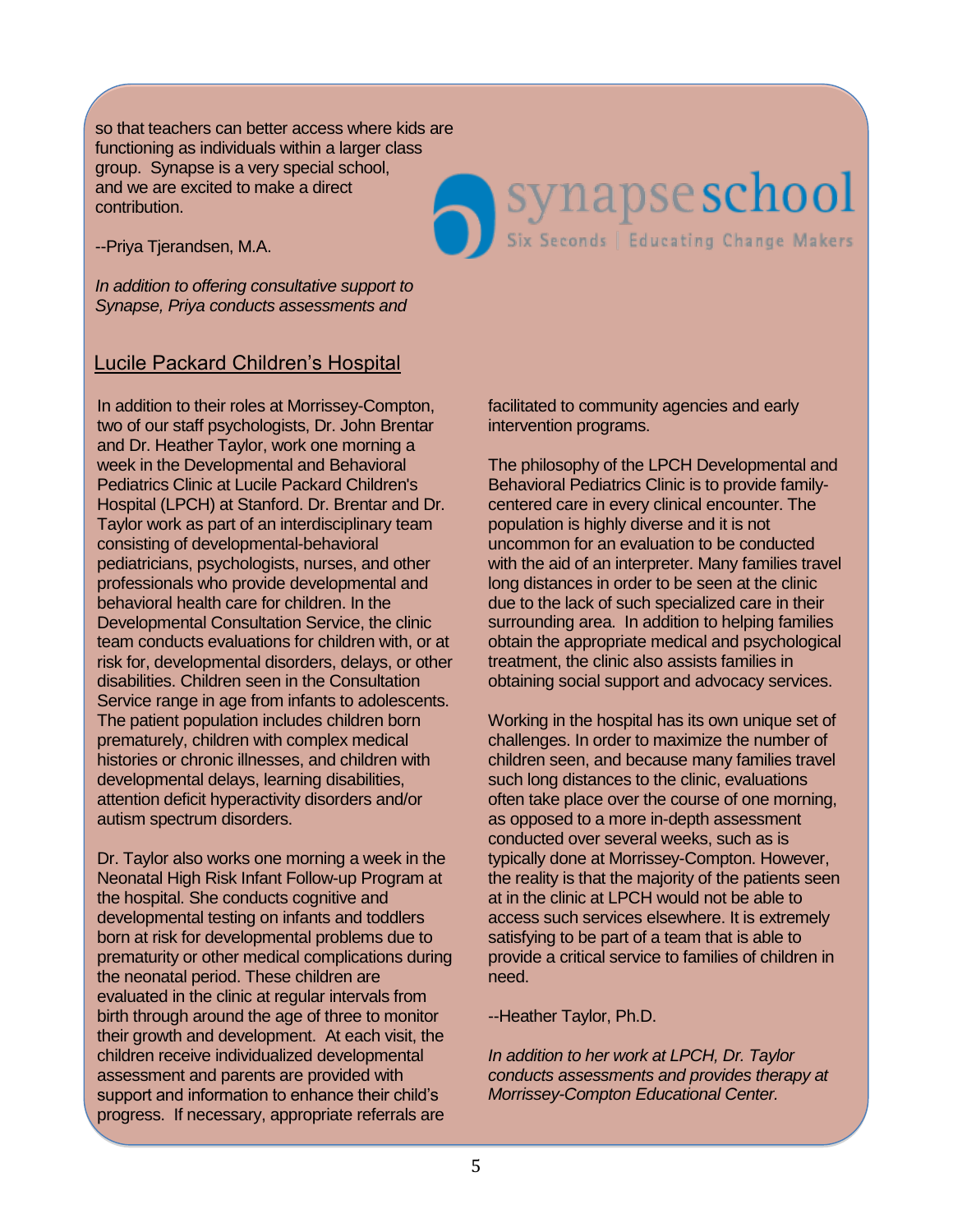### Groups for Kids!

- Social Skills: Making and Keeping Friends
- Impulse Control: Learning to Slow Down and Think
- Conquering Anxiety and Worries
- Just for Girls: Support Group for Coping with Challenges of Pre-Adolescence

Groups for kids of all ages are forming now! Call or email Sue Garber at sue.garber@morrissey-compton.org or (650) 322-5910 to learn more about Spring and Summer Groups.

### Upcoming Events

**Spring Fundraiser!** Be on the lookout for dates and details about our annual Spring dinner this April. We look forward to seeing you there!

**Challenge Summer School,** Enrollment for Challenge has begun! Enroll by March 30 to receive a discount on tuition. Challenge will run from June 23- July 24, save your spot today! (See page 8 for more info)

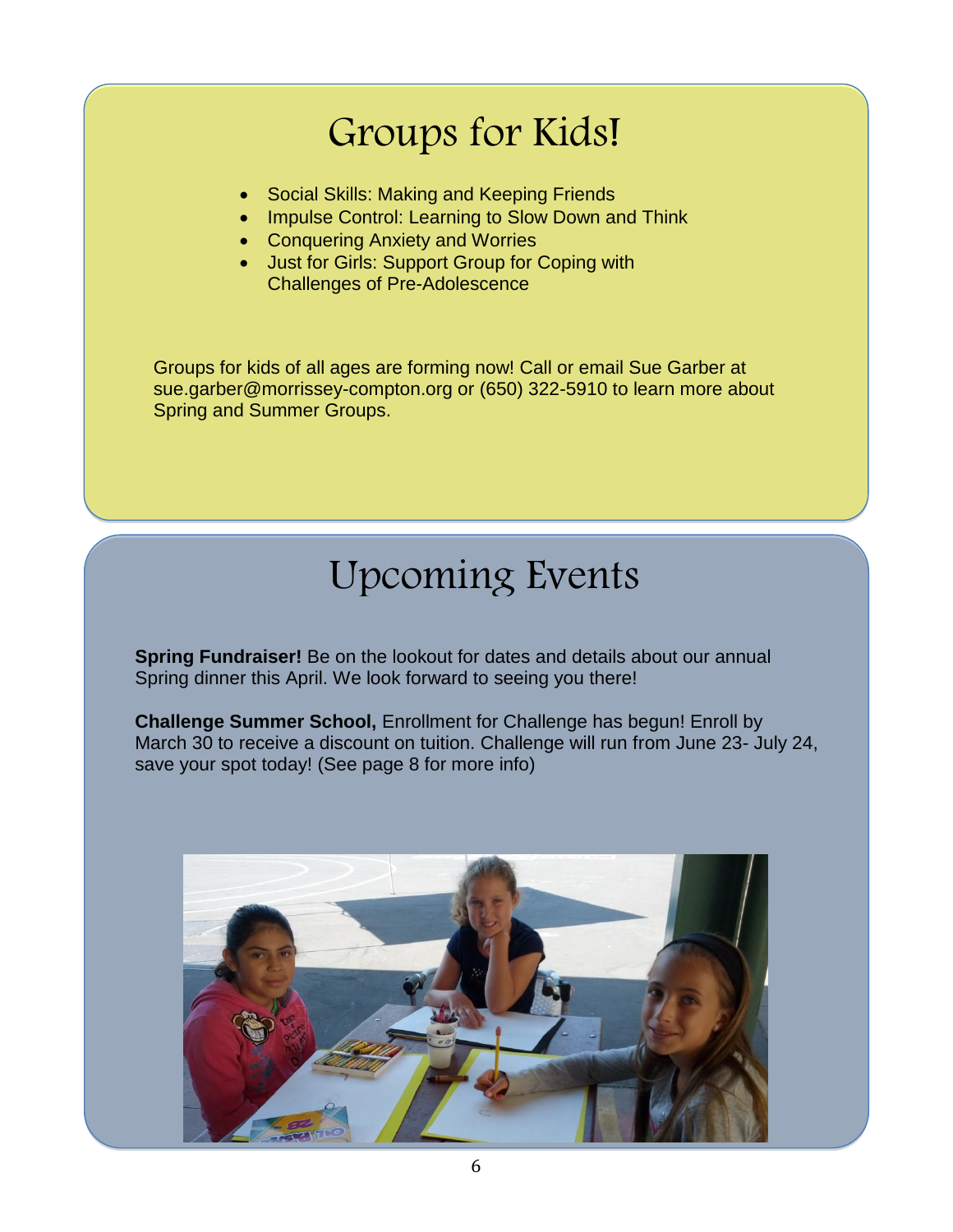### We are no Longer Helicopter Parents!

Jason is a twelve-year-old boy, who at fiveyears old was diagnosed with insufficient communication between the two hemispheres of the brain along with a hypersensitivity of sound and explosive behavior, if provoked. When he was angry, he would toss a room or hit others without warning whether it was at home or school, be it children or adults. It was as if he was a simmering volcano waiting to erupt. To cope with Jason's behavior a parent coach was hired. This was followed by a year of occupational therapy that focused on addressing his sensitivity to sound as well as different exercises to increase communication between the two hemispheres. Even after being prescribed Zoloft at six years old, he was having major blowouts at school.

Between the ages of eight and eleven, his parents continued to seek ways to improve his impulse control and to improve his social interactions with others. He joined the Boy Scouts and played team sports including baseball and soccer with much improvement. In time, he demonstrated acceptable social behaviors ninety to ninety-five percent of the time. However, the other five to ten percent of the time he was still uncontrollable. Concerned he was getting bigger and stronger, his parents his parents decided it was time to try Interactive Metronome (IM) at Morrissey-Compton Educational Center.

The IM neurocognitive technology targets focusing, motor planning, rhythmicity, attention and concentration, and timing. Based on his IM assessment results and the parents' interview, an eight-week training plan of three IM sessions per week was developed to meet Jason's individual needs. Sessions were designed with Jason's interests in mind and included exercises created by him.

be a more year old boy, this arms is a million, redetain and non-ecoporative, sacond<br>bid was diagnosed with insufficient highly competitive nature made him eager to<br>inication between the two hemispheres beat his IM scores Initially, resistant and non-cooperative, Jason's beat his IM scores and performance levels. After the fifth session, confident that he could beat his previous scores and performance levels, he became determined to put forth more effort. Eventually his scores and performance were rated "superior." His parents observed that after about four or five sessions, they saw a calmness they had never seen before and that he argued less with his teacher and peers.

> After achieving his training plan objectives, Jason completed the IM posttest assessment. His posttest results demonstrated a seventytwo percent improvement over the pretest in sustained attention and impulse control. He also showed a one-hundred forty-seven percent improvement in his rhythm, timing and focusing skills. His parents reported an overall decline in explosive behavior and they no longer had to be helicopter parents. Jason successfully self-advocated to be mainstreamed ninety percent of his school day. He is now able to join in the schoolyard games without incident! Jason still struggles but is now able to hear other points of view and modify his reactions. His parents attribute his positive outcomes to the IM training since no other interventions were conducted concurrently for the duration of the training.

--Raymond Jones, Ph.D.

For more information contact Morrissey-Compton Educational Center at (650) 322- 5910.

*Raymond Jones, Ph.D. is a certified Interactive Metronome provider and Executive Skills Coach.*

Between the ages of eight and eleven, his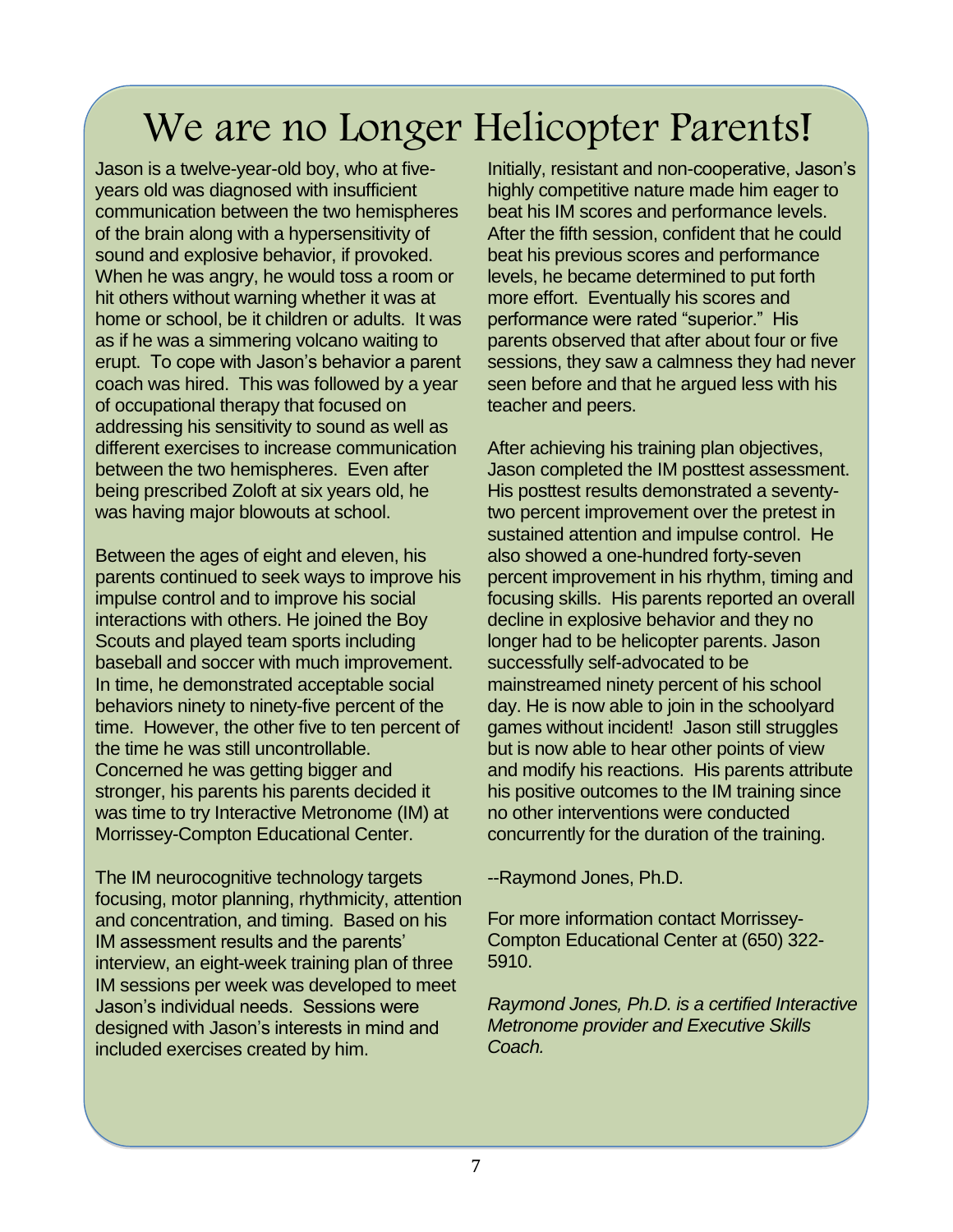It's going to be another great summer! Challenge is a very unique summer school. It remains the only private summer school that is not part of a year-round special education school. We continue to have a very high rate of return by the CHILD'S OWN CHOICE! This is incredible in that many of these children find school an unrewarding place.

Challlenge Summer Schoo

Challenge is a 5-week summer school program for students in  $K$ - $6<sup>th</sup>$  grades and those entering  $7<sup>th</sup>$  grade in the fall. It is the perfect option for children who struggle academically in their regular school environment. Our small classes (8-12 students per class) are taught by experienced teachers and all students are grouped by age and instructional needs. Learning happens using a fun theme-based curriculum. Students with learning disabilities receive a review of basic reading, writing, and math as well as strategies to develop organization and thinking. We have expanded our ADHD/Executive Functioning curriculum to encompass all classes, as we believe it will benefit all of our students.

The three goals of Challenge are to:

- Maintain Academic Skills over the Summer
- Foster Self-Esteem and Academic Confidence
- Teach Alternative Strategies for Reading, Writing, Math, and Organization/Executive Functioning

#### **High Quality Follow Through**

Every student in Challenge School receives high quality individualized attention and preparation for the following school year. This includes a parent-teacher conference to help guide recommendations for the Fall, parent classes, and teacher reports with individualized recommendations by September.

Check out our website to decide if Challenge would be a good fit for your child! www.morrissey-compton.org

#### **Important Information:**

Tuition discount still by March 30! ADHD/Executive Functioning Curriculum now offered school wide!

#### **Dates:**

Monday, June 23- Thursday July 24, 2014

#### **Price:**

Tuition for our summer session is \$2500.00. A \$200.00 deposit is required with your application. This deposit is applied to the total tuition fee.

It's going to be another great summer! Challenge is a very unique summer school. It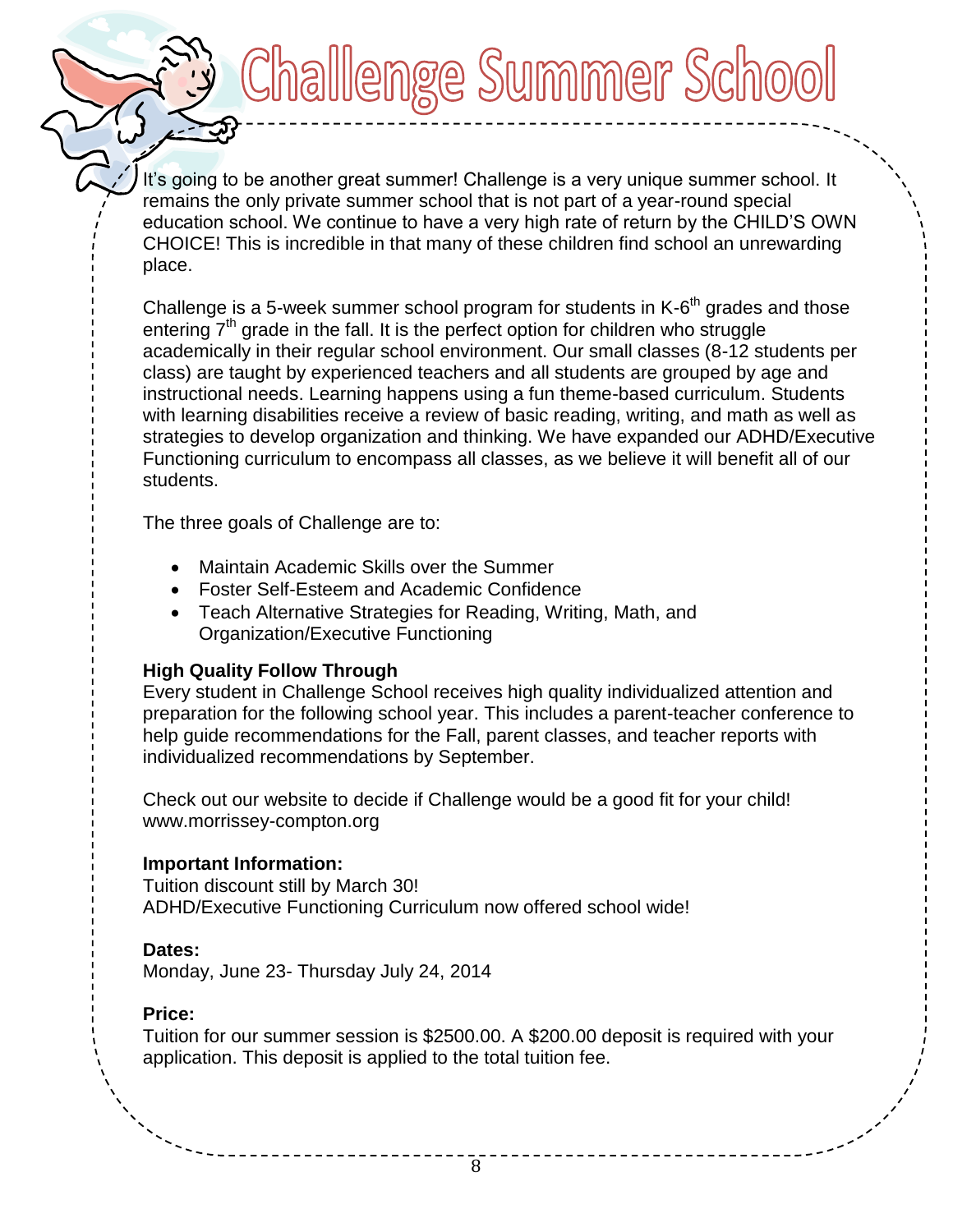### Donor Appreciation

#### Thank You 2013 Donors!

*Marcie and Nadaz Adary Adobe Matching Gift Program Melanie and John Allen Ted and Marsha Alper Alice Anderson Jill Armbrust, M.D. Arrillaga Foundation Anthony Ashton Harry and Pauline Austin Foundation Aaron Avina Richard and Maria Avina Jean Baer Joan Baran Elena Barrientos Surina Basho Robert and Rosyland Bauer Ryan and Alissa Bauer Owen and Polly Baylis Michel Baylocq and Mary Wright Kathryn Beadle Donald and Martha Bender Brian Bennett and Elizabeth de Avila Roy Bennett Erin Shinn Berg and Earl Berg Joan Berman and Paul Segall Charles Bernstein June Bigge Scott Elrod and Molly Black Lori and Steven Bond Lorna Borenstein and David Lawee Dora Bourgault Louis and Joan Braddi James and Molly Brady Barbara Jo Brandt John Brentar Angela Brillhart Daniel G. Brown Ginger Brudos Janet Buchwald Paul and Irene Buehner Foundation Luca and Mary Rose Cafiero Douglas and Sally Calderon Gwendolyn Campbell and John Merrells Brooke Cargile Maria Carter Deborah and Ronald Cassou Susan and Arthur Chait The Charles Armstrong School William and Sherri Coats Nick and Sally Colasanti Pamela Colston Joy Carolyn Compton Linda Raggi and Jonathan Craig Susan Cummings and James Torosis Jacquelyn and Mark Curtis Janet Dafoe Donna Dagenais Shelley Dawson*

*Karen and Glenn Dearing Anne and Manuel Debattista John and Jacque DeBell Gary Deeter Anthony DeLeon David Laurance and Margaret Diesel Elizabeth Ditz Giles Douglas and Shannon Madison Tom and Mary Ann Drazina Xin Liu and Yong-Ping Duan Margaret Dubes Edward Stryker Duggan Lualan Duryea Paul and Susan Duryea Dawn and David Edgren Boris and Michele Efron Jerry and Linda Elkind Richard and Penelope Ellson Phil Endliss Peter and Ana Eng Robert English and Anna Maria Zara Allan and Suzanne Epstein Stephen and Melanie Erasmus John Rivlin and Susan Eschweiler Andy and Claire Felong Frank and Jeannie Fischer James Fishkin and Shelley Fisher Fishkin Paul and Susan Flanagan Flora Family Foundation Peggy Foiles Kathleen Kostas Frazier Ledger and Dorothy Free Paul Freiberger and Jeanne Loveland Ginger Fullerton Alicia Gans Susan and Stan Garber Nikki Garibaldi Janet Gault Gayl and Kip Giannik Paulette and Robert Giovannoni Jorge & Lilian Glascock Pamela Goodenough Ronald Goossens Beryl Grace and Jonathan Rosenberg Nathan and Edwina Graham Gale and Raymond Grinsell Philip and Karen Grites Bruce and Meredith Halen Harry and Susan Hartzell Kevin and Catherine Harvey Charles and Clorinda Hawkins*

THEIR TOW 20 TO DONOTS:<br>
nd Glenn Dearing Heather Heffel Recu *Heather Heffel Sally M and William Hewlett Cam Neri & Forest Hill Jean Howell Mr. and Mrs. Anthony Hughes Peter Humphries Joan and John Inglis Island Foundation/Jeanne Sedgwick Nina Jauw Marilynn Jennings Mike and Julie Jerbic Emilie Jobson Joanne Kagle Patric and Robert Kearns Bradley King George and Miriam King Kathy and Darrel Kinkaid Patricia Klein Alan Rosenthal and Gloria Knowles Joan Knowles Ashley and Eric Koedel Joy Kosobayashi Rod Kramer and Maureen McNichols Brigit Kubiak William Lambert Joan Lane Theresa Laver Thomas and Gabrielle Layton Ginna Lazar Dr. Julie Lee-Ancajas Ellen Lenbergs Stan Lenox Phyllis Leveen Ellen Levitas James Liskovec Janet MacKenzie Michael and Patricia Masia Ed Massey Midpeninsula Speech & Language Clinic Petere Miner Berniece Morrissey Dan and Kathryn Morrissey Patricia Morrissey Laurel Morris-Wessler Jack and Mary Ellen Morton John and Donna Murphy K. Lynn Murphy Boris and Carolyn Music Christopher Music Beverly Nadine Gwendolyn Nakagama Horace and Elizabeth Nash Merrill and Lee Newman Sally and Craig Nordlund Maureen O'Connor Sanders Susan Orr Greg Oswald Adam and Rachel Paley Michael Parkin Patxi's Pizza Raul and Monika Perez Rachel and Robert Perlmutter Pilates Athletic Center/Joseph Camp & Daphne Allen John and Colleen Place Thomas and Lori Plante Irene Plattner-Cannon Janet and William Preston Bonnie Rattner*

*Recurrent Energy Development Holdings Robert and Nancy Redding Chris and Lisa Reed Chuck and Lois Regan Julie Reis Richard Rekoon William Reller Martha and Michael Renner Jenna Rinsky Paul Rissman Keith Rivera Jesse and Mindy Rogers Irv and Dorothy Rollins Margaret J. Rosenbloom Joel Saul and Nance Bovee Saal Derrick Sakata Jennifer Sandell Sandro and Jeanne Sangiacomo Elizabeth Santana Joseph and Susan Scheid Rosemary Selby N. Parker Willis and Anne Senti-Willis Silicon Valley Community Foundation Melissa Silverman Russel and Louise Singleton Roddy Sloss Larry Slotnick and Carol Fisher Slotnick Janet Smith Jayne Sonnenschein Loren and Susan Sorensen Barbara Sourkes Sara Crosby Spang Karl and Heidemarie Sprick Denali St. Amand Jeanette Starratt Barbara Sterling Mark and Mary Stevens Ching Jong Su Nancy Sullivan The Susman Family Foundation William and Katherine Talbot Heather Taylor Yvette Tazeau Nicole Thom Rudolph and Shirley Tretten TYCO Matching Gift Program Glenn and Diane Van Den Bosch Doug and Kathleen Vargha Olenka and Robert Villarreal Tyler Vodak Dieter and Susan Walz Jeanne and Leonard Ware Pamela Ware Clarke Watson Janet Weiss and David Wilson Rosalie Whitlock James and Kristi Wiley Valerie Wilke Shelley Willig Sue Willows-Ranzikov Mark and Deborah Wilson-Dalzell Elizabeth Wolf Gladys Wolfer Rose Ann Woolpert Thomas Yee Matt and Allyson Zeman Ron Zinger*